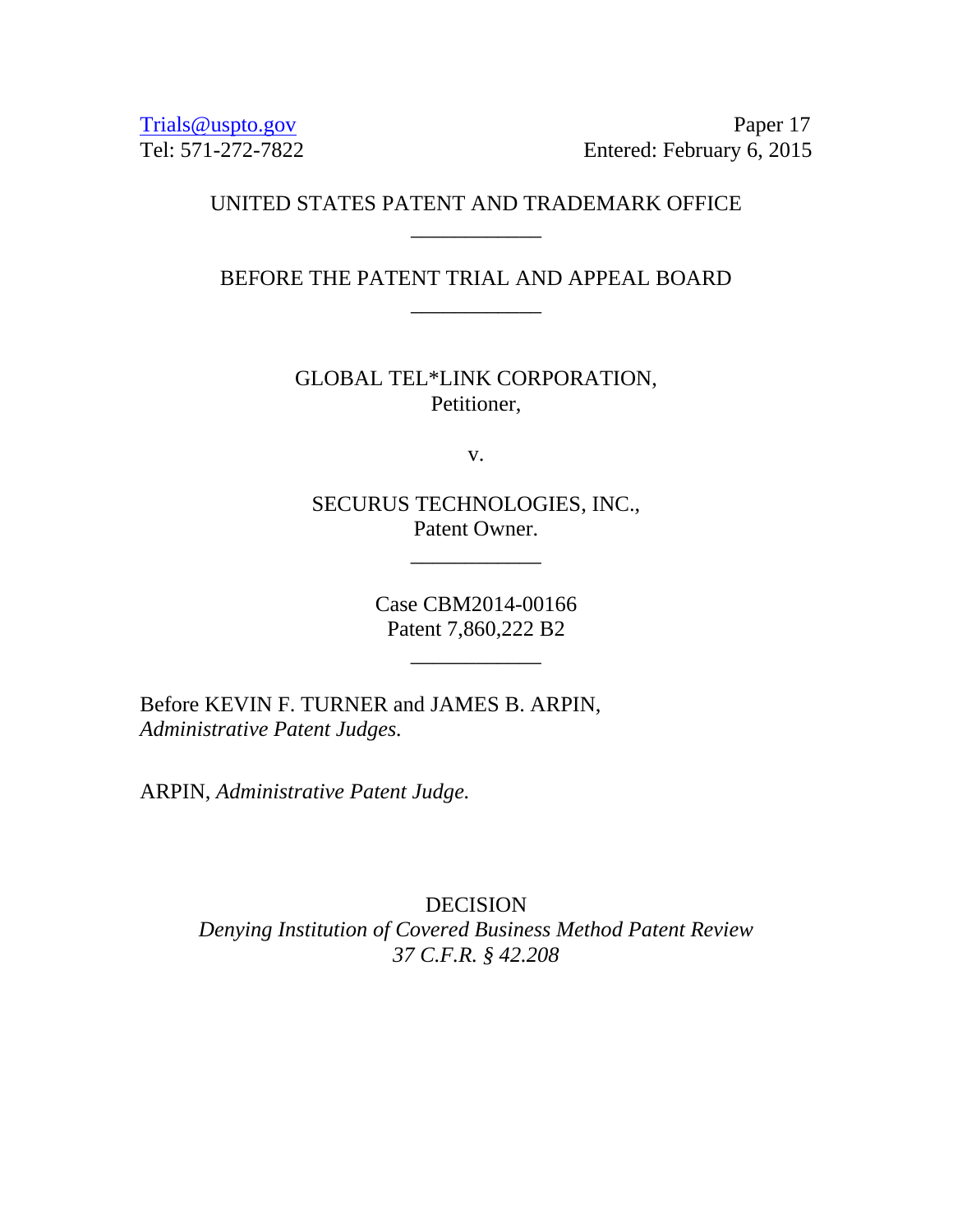#### I. INTRODUCTION

### *A. Background*

Global Tel\*Link Corporation ("Petitioner") filed a Petition (Paper 1; "Pet.") requesting institution of a covered business method patent review of claims 1–36 of U.S. Patent No. 7,860,222 B2 (Ex. 1001; "the '222 patent") pursuant to 35 U.S.C. §§ 321–29. Securus Technologies, Inc. ("Patent Owner") filed a Preliminary Response (Paper 8; "Prelim. Resp."). We have jurisdiction under 35 U.S.C. § 324.

Upon consideration of the Petition, as well as supplemental briefing provided by each party (Papers 12 and 14), we determine Petitioner has not demonstrated sufficiently that it satisfies the standing requirements to file its Petition under 37 C.F.R. § 42.304(a) and, therefore, *deny* institution of a covered business method patent review.

#### *B. Related Matters*

In the Petition (Pet. 2) and in its first updated Mandatory Notice (Paper 6, 2), Petitioner stated that the '222 patent "was *previously* involved in the following proceeding, *which was dismissed with prejudice*: *Securus Technologies, Inc. v. Global Link Corporation*, 3:13-cv-03009 (N.D. Tex.)" (emphases added). In its own Mandatory Notice, Patent Owner stated, however, that "Patent Owner *is also asserting* the '222 patent against Petitioner in the matter, *Securus Technologies Inc. v. Global Tel\*Link Corp.*, Case No. 3:13-cv-3009 (N.D. Tex., filed Aug. 2, 2013)." Paper 5, 2 (emphasis added). Consequently, the Mandatory Notices evidenced a disagreement regarding the status of the related U.S. district court case.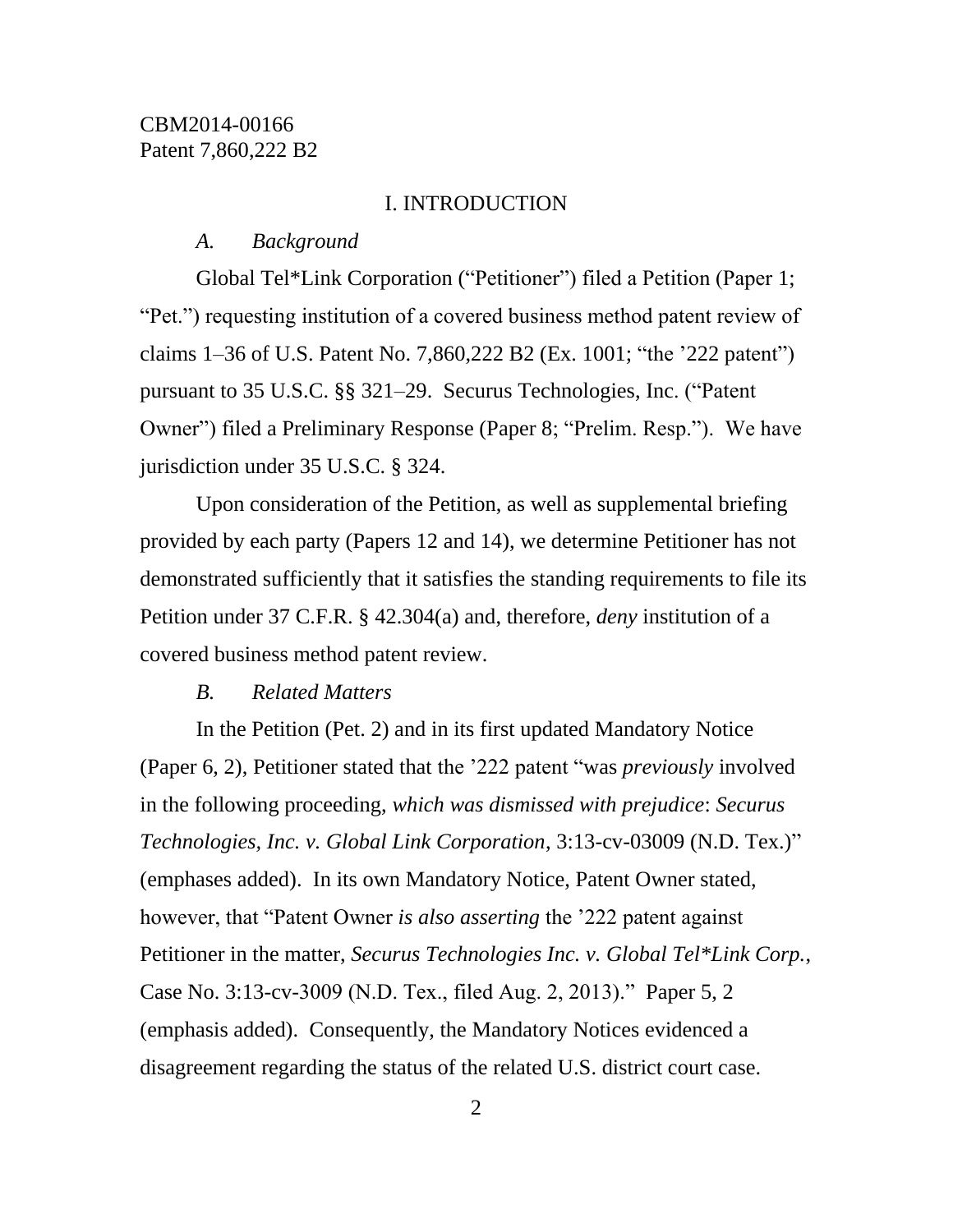In view of this disagreement, we contacted the parties via e-mail on December 31, 2014, and instructed the party that had not identified correctly the status of the related case to submit an updated mandatory notice. In response to our e-mail, Petitioner filed a second updated Mandatory Notice on January 2, 2015, in which Petitioner stated that

U.S. Patent No. 7,860,222 was previously involved in the following proceeding: *Securus Technologies, Inc. v. Global Tel\*Link Corporation*, 3:13-cv-03009 (N.D. Tex.). (See GTL 1006.) *That original lawsuit was dismissed with prejudice on July 10, 2014, with an order granting Defendant's Motion for Summary Judgment.* Patent Owner subsequently requested reconsideration or alternatively to alter, amend or clarify the judgment. On October 23, 2014, the court issued an order confirming its dismissal of Patent Owner's claims and denying Patent Owner's request for reconsideration but, *because the court's judgment did not fully dispose of all claims asserted by the parties, the court vacated its prior judgment*. And Patent Owner's Motion to Alter, Amend, or Clarify Judgment was denied as moot. Thus, Patent Owner's claim of infringement of the '222 patent in Civil Action 3:13-cv-03009 stands dismissed, but the judgment dismissing the claims with prejudice has been vacated by the Court. . . .

On December 1, 2014, Patent Owner filed another lawsuit alleging infringement of the '222 patent by Petitioner. The new lawsuit is styled *Securus Technologies, Inc. v. Global Link Corporation*, 3:14-cv-04233 (N.D. Tex.).

Paper 10, 1–2 (emphases added).<sup>1</sup>

. . . .

l

<sup>&</sup>lt;sup>1</sup> In view of Petitioner's second updated Mandatory Notice, neither party has complied with its obligations under 37 C.F.R. § 42.8(a).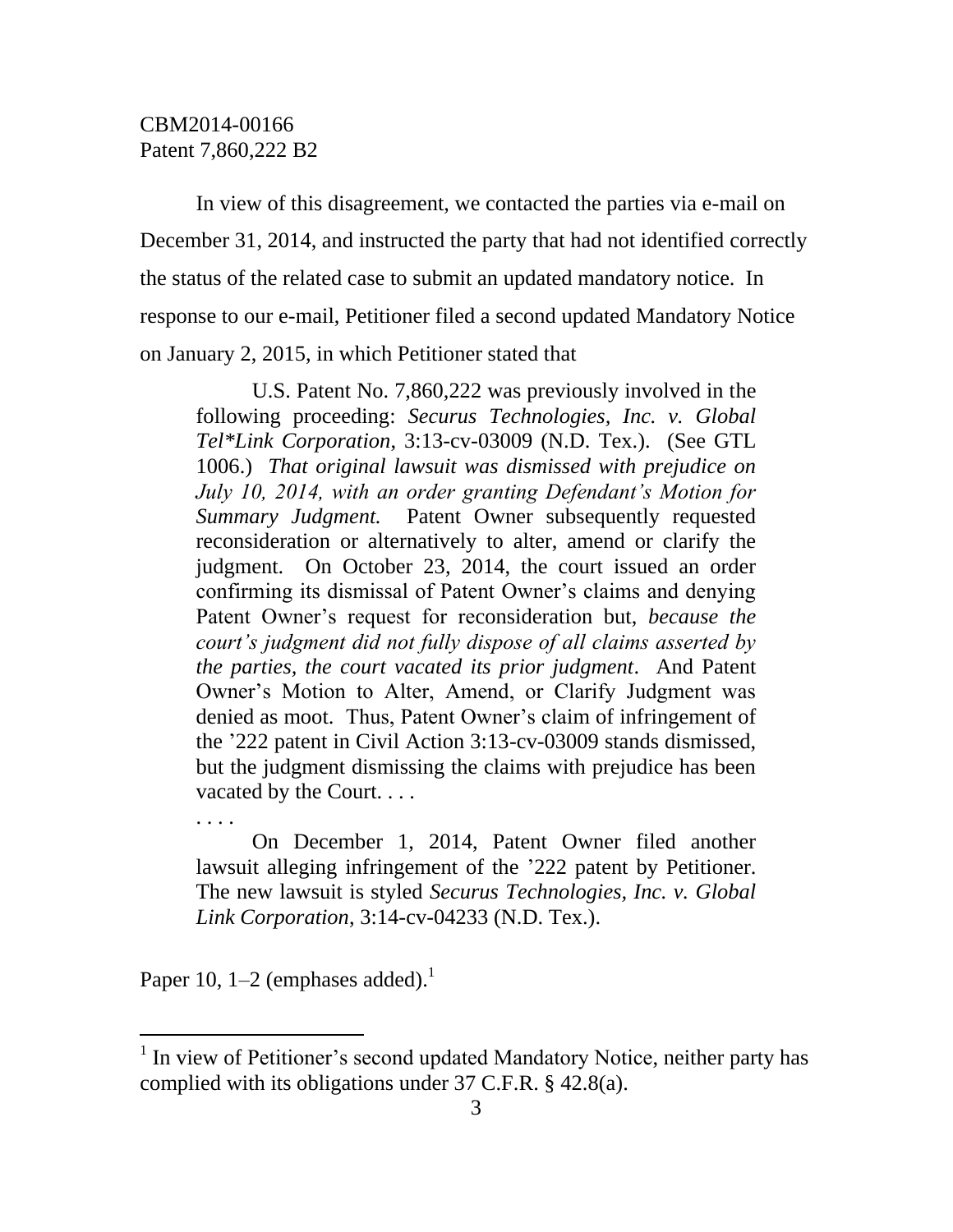### II. ANALYSIS

### *A. Standing*

Standing is a threshold issue. A petition for covered business method patent review must set forth the petitioner's grounds for standing. In particular, "[t]he petitioner must demonstrate that the patent for which review is sought is a covered business method patent, *and that the petitioner meets the eligibility requirements of § 42.302*." 37 C.F.R. § 42.304(a) (emphasis added). Under 37 C.F.R. § 42.302(a), a person may not file a petition for covered business method patent review, "unless the petitioner, the petitioner's real party-in-interest, or a privy of the petitioner *has been sued for infringement of the patent or has been charged with infringement under that patent*" (emphasis added). Rule 42.302(a) further explains that "charged with infringement" means that "*a real and substantial controversy* regarding infringement of a covered business method patent *exists* such that the petitioner would have standing to bring a declaratory judgment action in Federal court" (emphases added).

As the U.S. Patent and Trademark Office explained in comments to the final rules governing covered business method patent review,

To establish standing, a petitioner, at a minimum, would be required *to certify with explanation* that the patent is a covered business method patent and that the petitioner meets the eligibility requirements of § 42.302. This requirement is to ensure that a party has standing to file the covered business method patent review and would help prevent spuriously instituted reviews. *Facially improper standing is a basis for*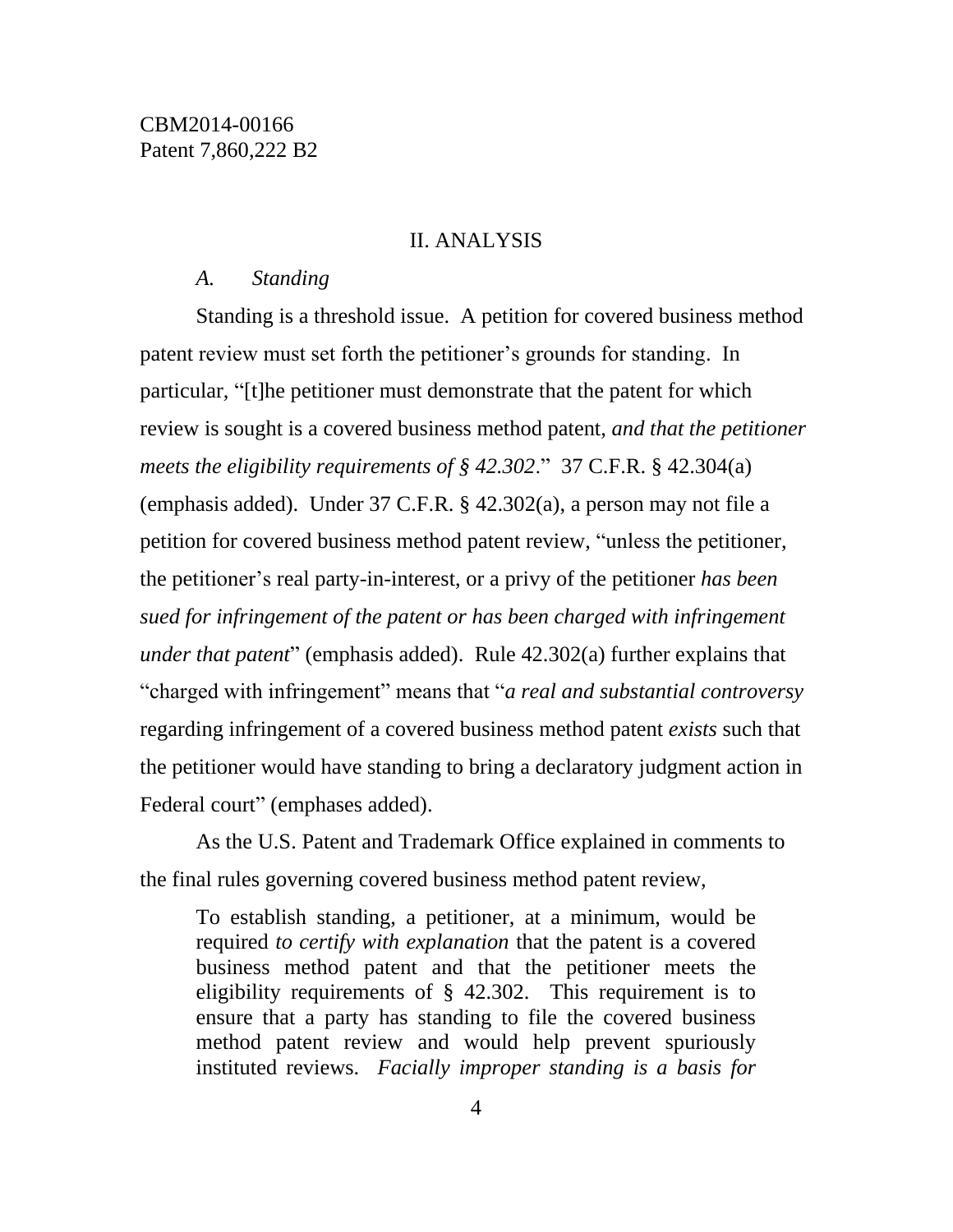*denying the petition without proceeding to the merits of the decision.*

*Changes to Implement Inter Partes Review Proceedings, Post-Grant Review Proceedings, and Transitional Program for Covered Business Method Patents*, 77 Fed. Reg. 48,680, 48,709 (Aug. 14, 2012) (Response to Comment 102; emphases added). Consequently, the petition must show that the petitioner meets the requirements of 37 C.F.R. § 42.302, and such "[a] showing can only be made through sufficient proof." *Id.* (Response to Comment 106); *see* Paper 14, 4. For the reasons discussed below, we conclude that the Petition, as filed on August 4, 2014, failed to show sufficient proof to support the assertion of standing.

*B. Content of the Petition*

l

In its Petition, Petitioner makes only the most limited statements regarding standing. Petitioner simply asserts:

III. Grounds for Standing  $(37 \text{ C.F.R. } § 42.104(a))^2$ The undersigned and GTL certify that the '222 patent is eligible for covered business method ("CBM") review. GTL further certifies that it is not barred or estopped from requesting CBM review on the grounds identified herein.

Pet. 3. Petitioner's description of the status of the related litigation (*id.* at 2) and the complaint filed in that litigation (Ex. 1006) are the only proof provided in support of this assertion.

<sup>2</sup> Petitioner incorrectly cites to the rule governing standing for *inter partes* review (37 C.F.R. § 42.104(a)), rather than to that governing standing for covered business method patent review (37 C.F.R. § 42.304(a)). The standing requirements for these two types of proceeding differ significantly.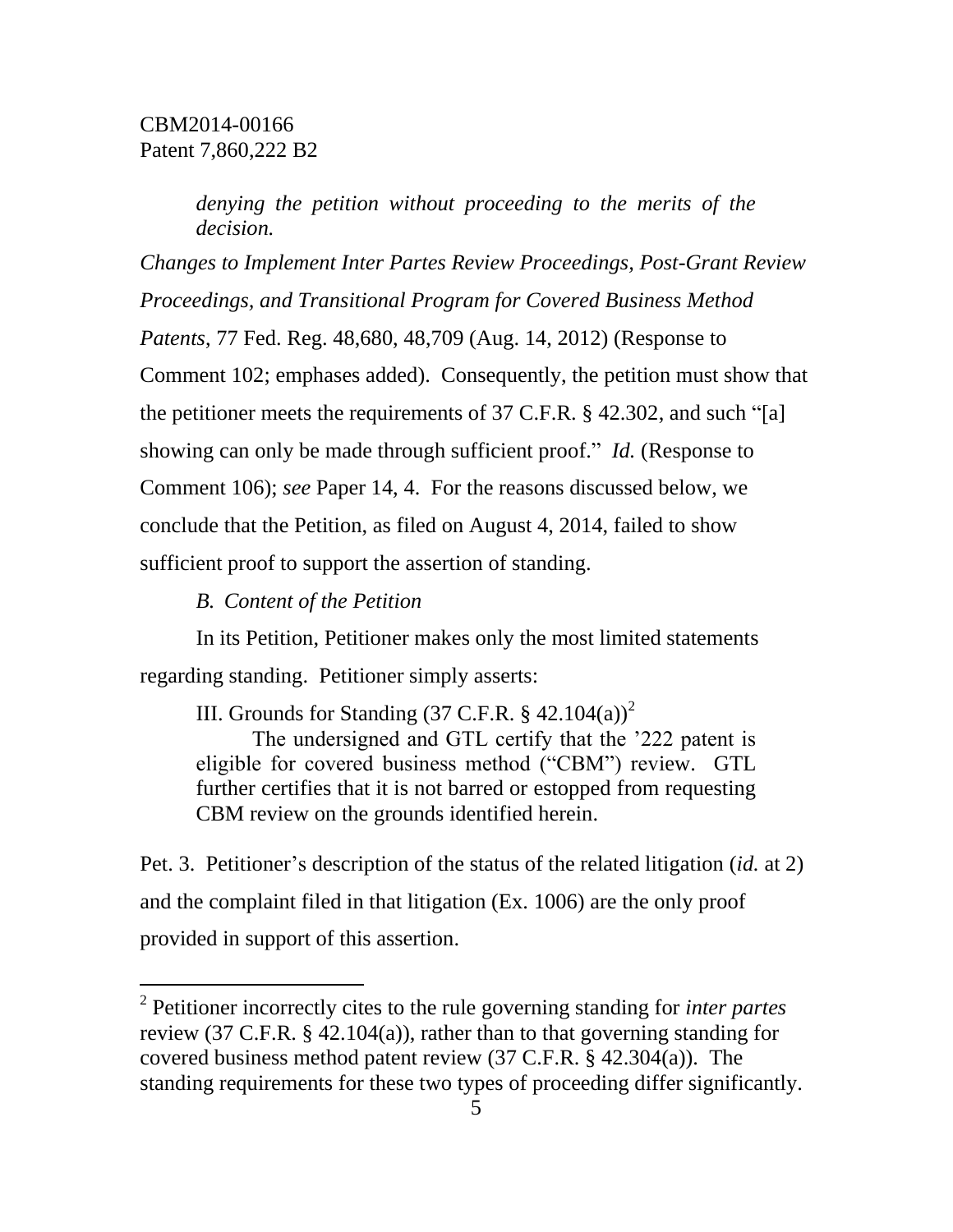$\overline{a}$ 

#### *C. The Prongs of the CBM Standing Requirement*

In its Brief, Petitioner asserts that it has standing to file its Petition under either or both prongs of the covered business method patent review standing requirement. Paper 12, 3–4. Assuming *arguendo* that Petitioner's general assertion of standing in the Petition is an assertion of standing under either or both prongs of the covered business method patent review standing requirement, we determine that the proof provided in the Petition is insufficient to support either prong.

#### *1. Sued for Infringement*

According to Petitioner, on August 4, 2014, the suit asserting Petitioner's infringement of the '222 patent, *Securus Technologies, Inc. v. Global Link Corporation*, 3:13-cv-03009 (N.D. Tex.), "was dismissed with prejudice." Pet. 2. In its Brief, Petitioner explains that it had been granted Summary Judgment, *asserting its status as a licensee of the '222 patent as a defense against Patent Owner's claims of infringement*. Paper 12, 2*.*  Further, on August 1, 2014, Patent Owner had "requested reconsideration of the [court's] order and sought clarification that it did not prevent Securus from suing GTL again *upon expiration of the relevant license*," on September 17, 2014. *Id.* (emphasis added; citing Ex. 1025<sup>3</sup>); *see also* Paper

<sup>&</sup>lt;sup>3</sup> Patent Owner alleges that Exhibits 1022, 1025, and 1026 were filed under a protective order in the related litigation and that Petitioner's submission of these exhibits as publicly available documents violates that protective order. Paper 14, 3 n.4. We have made these documents available only to the Board and to the parties, *sua sponte*, so that the parties may have the opportunity to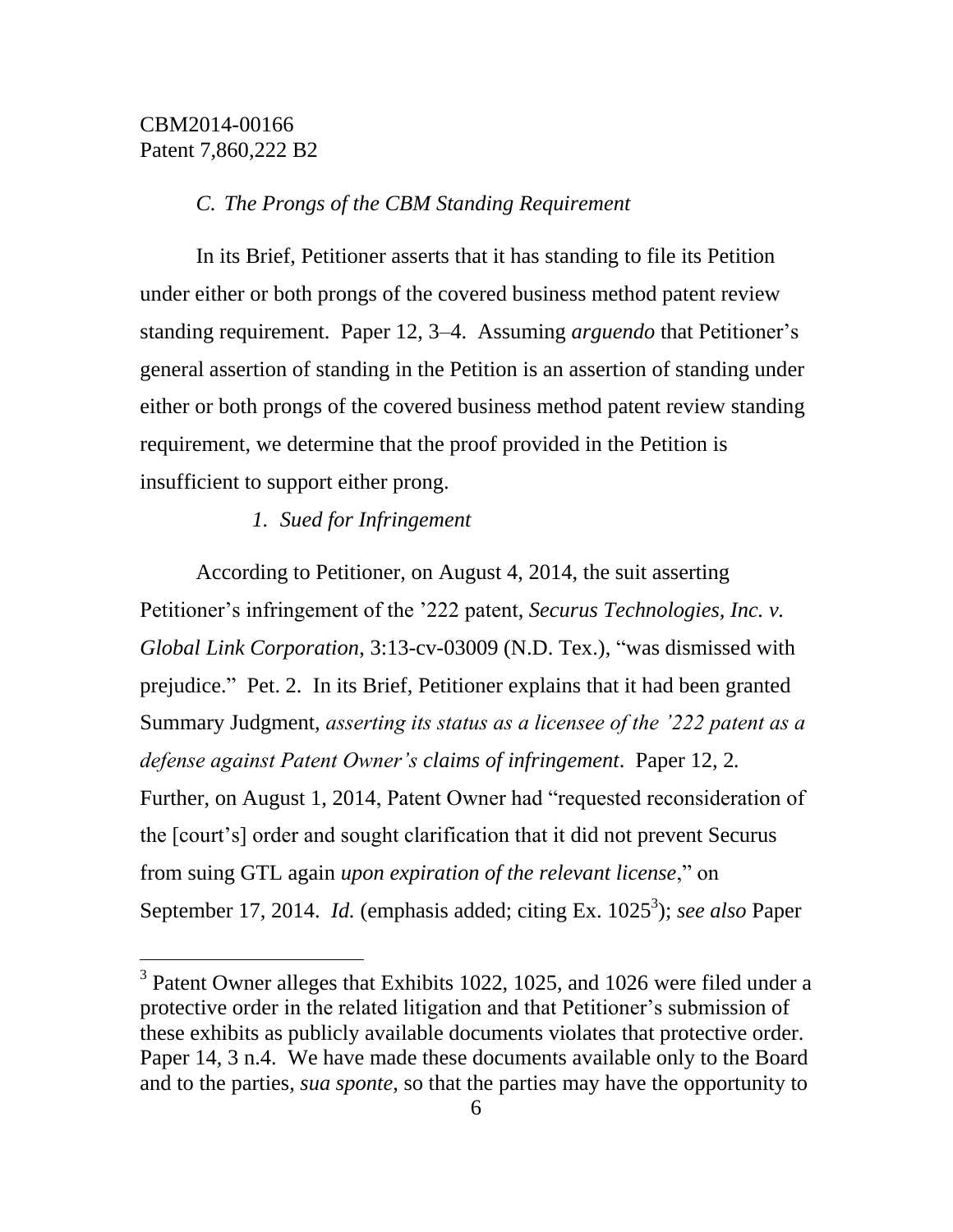$\overline{a}$ 

14, 3 ("as GTL concedes, Securus *had no ability to file an infringement action prior to September 17, 2014*, because the Court found that GTL was licensed;" emphasis changed). Petitioner now argues that, as long as Patent Owner's request for reconsideration was pending, Petitioner still was sued for infringement by Patent Owner. Paper 12, 3 n.1 (quoting *Crown Packaging Tech., Inc. v. Rexam Beverage Can Co.*, 559 F.3d 1308, 1311 (Fed. Cir. 2009)).

The court's grant of Petitioner's Motion for Summary Judgment was a decision on the merits entered prior to the filing date of the Petition and dismissing Patent Owner's infringement claims, with prejudice. 4 *See, e.g.*, Pet. 2; Paper 6, 2; Ex. 1021. The Petition states unconditionally that the previous suit was *dismissed* with prejudice on the date that the Petition was filed. Pet. 2. Therefore, we determine that Petitioner's assertion of standing based on its "[having] been sued for infringement" at the time of the filing of the Petition is not sufficiently supported by proof in the Petition.

### *2. Charged with Infringement*

In its Brief, Petitioner argues that Patent Owner's complaint (Ex. 1006) alleging that Petitioner infringed the '222 patent evidences that, on the date the Petition was filed, Petitioner was "charged with infringement under that patent." Paper 12, 5. Further, Petitioner argues that Patent Owner's

resolve this issue. Absent further action by the parties, however, these exhibits again will become available to the public. *See* 37 C.F.R. § 42.56. 4 *See Rivera v. PNS Stores, Inc.*, 647 F.3d. 188, 195 (5th Cir. 2011) ("[A] motion for summary judgment 'is necessarily granted with prejudice.'"), *cert denied*, 132 S. Ct. 1741 (2012).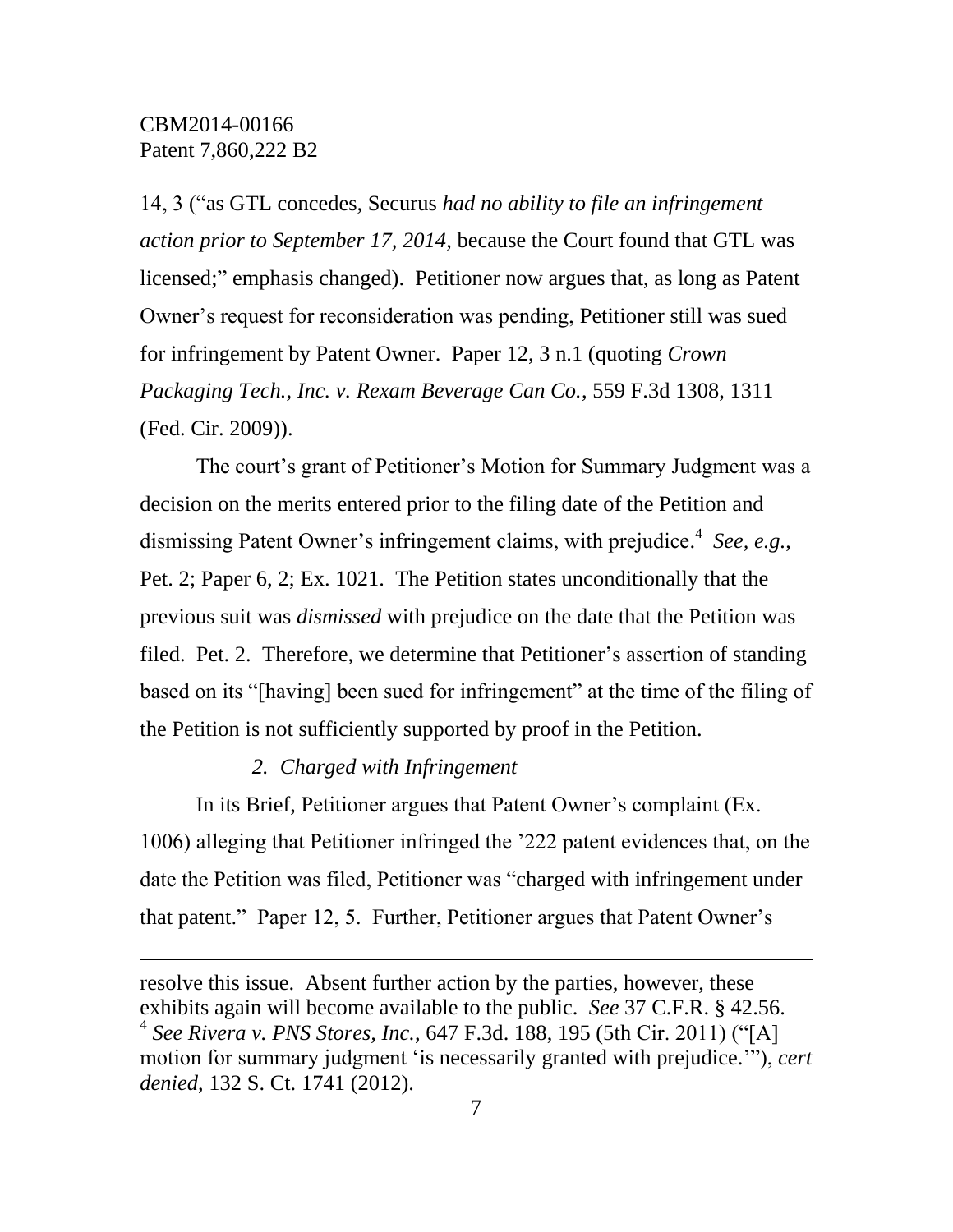request for reconsideration evidences Patent Owner's continuing intent to charge Petitioner with infringement. *Id.* at 6. Finally, Petitioner argues that Patent Owner's filing of a second suit alleging Petitioner's infringement of the '222 patent on December 1, 2014, further evidences Patent Owner's continuing intent to charge Petitioner with infringement under that patent. *Id.*

Patent Owner responds that, in the Petition, Petitioner makes no showing that it had standing to file the Petition because Petitioner was charged with infringement of the patent on August 4, 2014. Paper 14, 3. The Petition does not mention that Patent Owner had requested reconsideration of the dismissal of the previous suit. *See id.* at 3–4. Moreover, the parties do not dispute that Patent Owner's request for reconsideration, which had not been granted on August 4, 2014, sought to preserve Patent Owner's *ability to sue in the future*. *Id.* at 2–3; Paper 12, 2.

Because the court dismissed the previous suit, *with prejudice*, Petitioner no longer was or could have been "charged with infringement" absent the vacating of the court's dismissal with prejudice. Paper 12, 2–3; Paper 14, 3; *see* Ex. 1021. Although the court ultimately vacated its judgment dismissing the suit with prejudice on October 23, 2014 (Ex. 1022), this later action changes neither our evaluation of Petitioner's assertion of standing nor the sufficiency of the proof shown in the Petition. *See Benitec Australia, Ltd. v. Nucleonics, Inc.*, 495 F.3d 1340, 1348–49 (Fed. Cir. 2007) (a party seeking to bring a declaratory judgment action must meet the Supreme Court's immediacy and reality requirements). Moreover, the later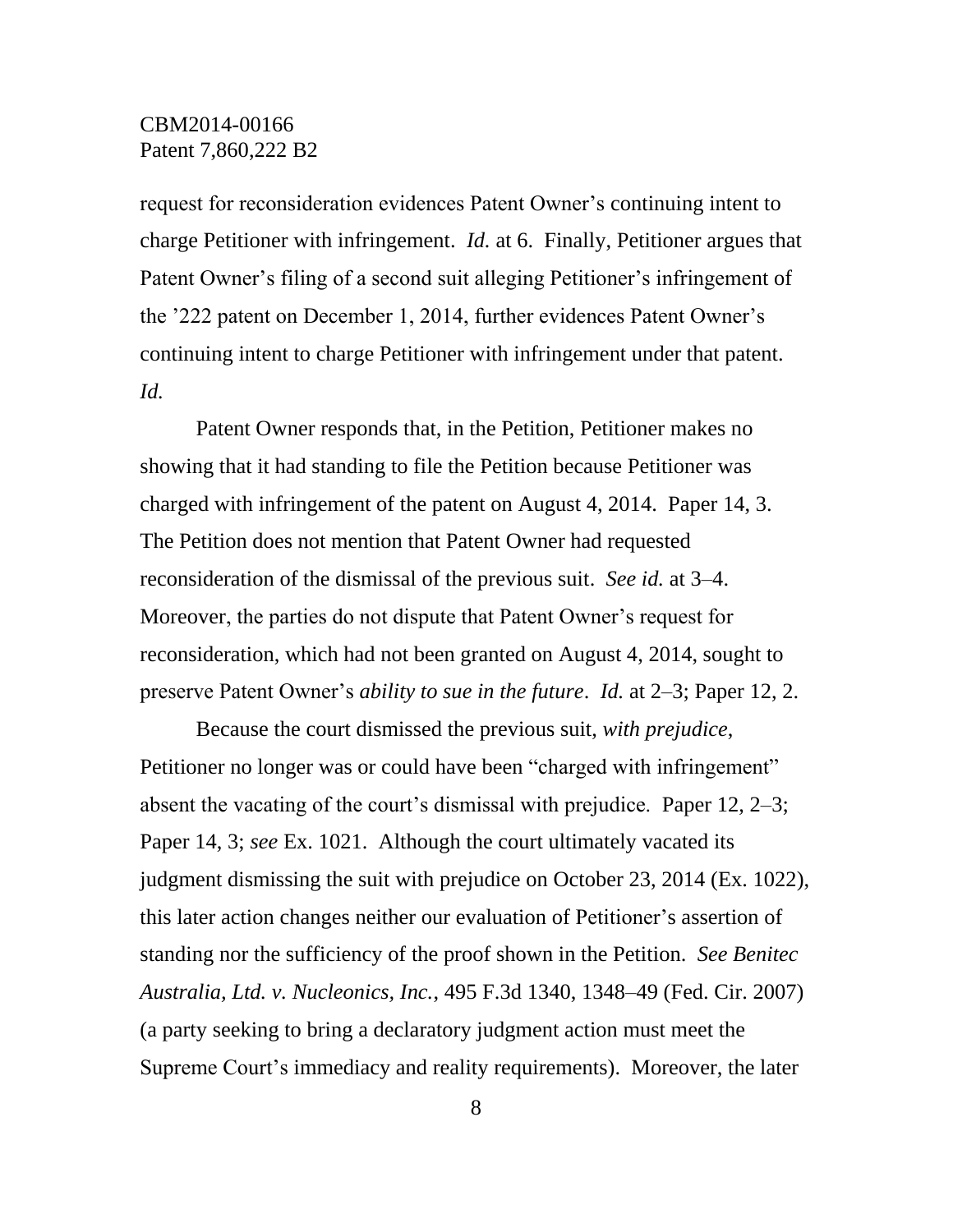filing of the second suit is insufficient proof of standing *nunc pro tunc* on August 4, 2014. Therefore, we determine that Petitioner's assertion of standing based on its "[having] been charged with infringement of the patent" at the time of the filing of the Petition is not sufficiently supported by proof in the Petition.

#### III. CONCLUSION

Petitioner has not made a showing of sufficient proof demonstrating that it satisfies the standing requirement under 37 C.F.R. § 42.304(a) for filing a petition for covered business method patent review.

### VI. ORDER

In consideration of the foregoing, it is hereby: ORDERED that the Petition is *denied*; and FURTHER ORDERED that no covered business method patent review is instituted.